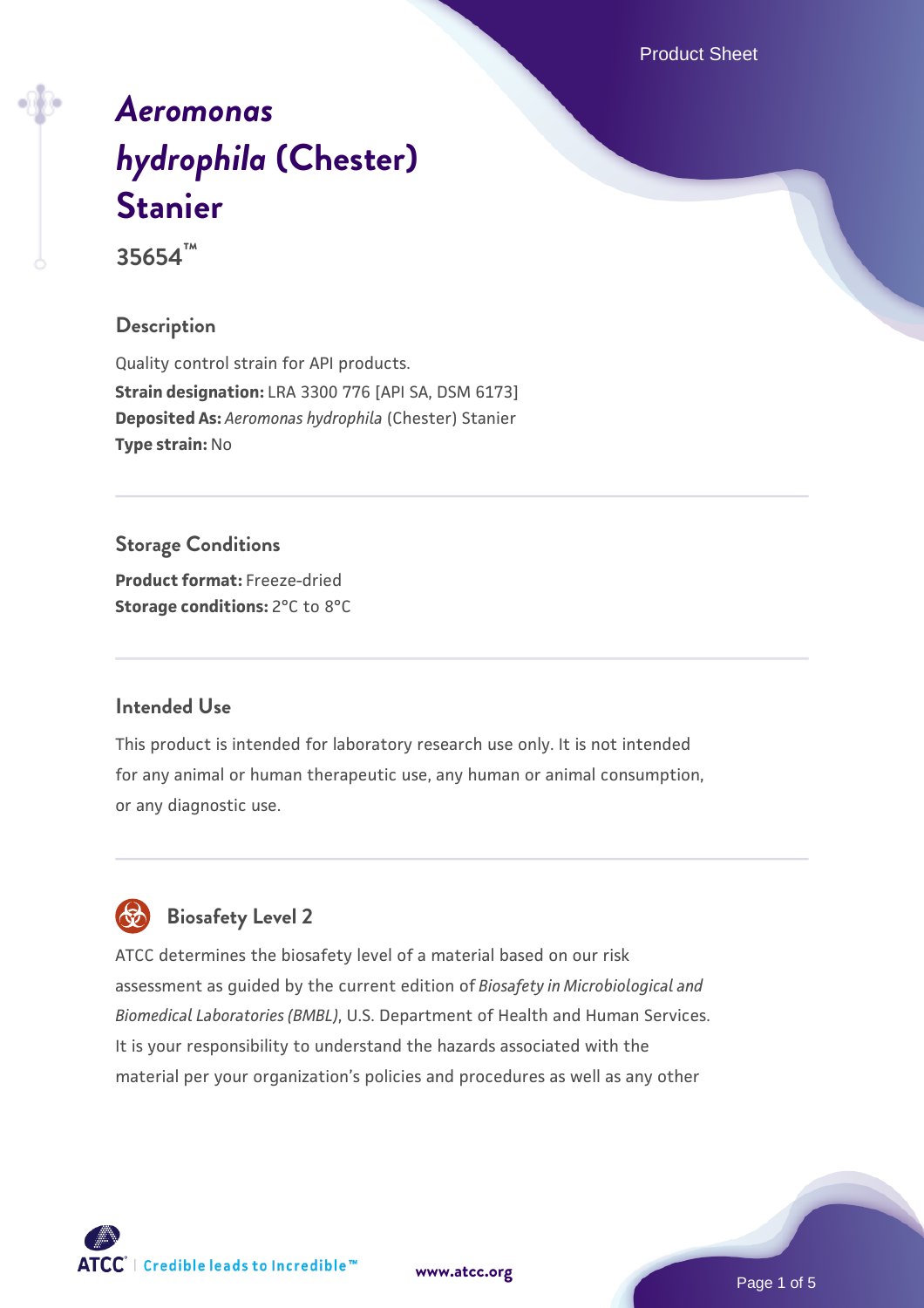applicable regulations as enforced by your local or national agencies.

ATCC highly recommends that appropriate personal protective equipment is always used when handling vials. For cultures that require storage in liquid nitrogen, it is important to note that some vials may leak when submersed in liquid nitrogen and will slowly fill with liquid nitrogen. Upon thawing, the conversion of the liquid nitrogen back to its gas phase may result in the vial exploding or blowing off its cap with dangerous force creating flying debris. Unless necessary, ATCC recommends that these cultures be stored in the vapor phase of liquid nitrogen rather than submersed in liquid nitrogen.

## **Certificate of Analysis**

For batch-specific test results, refer to the applicable certificate of analysis that can be found at www.atcc.org.

## **Growth Conditions**

**Medium:**  [ATCC Medium 18: Trypticase Soy Agar/Broth](https://www.atcc.org/-/media/product-assets/documents/microbial-media-formulations/1/8/atcc-medium-18.pdf?rev=832846e1425841f19fc70569848edae7) **Temperature:** 30°C **Atmosphere:** Aerobic

#### **Handling Procedures**

- 1. Open vial according to enclosed instructions.
- 2. Using a single tube of #18 broth (5 to 6 mL), withdraw approximately 0.5 to 1.0 mL with a Pasteur or 1.0 mL pipette. Rehydrate the entire

 $\mathsf{ATCC}^{\dagger} \mid \mathsf{Credible}\$  leads to Incredible  $\mathsf{m}$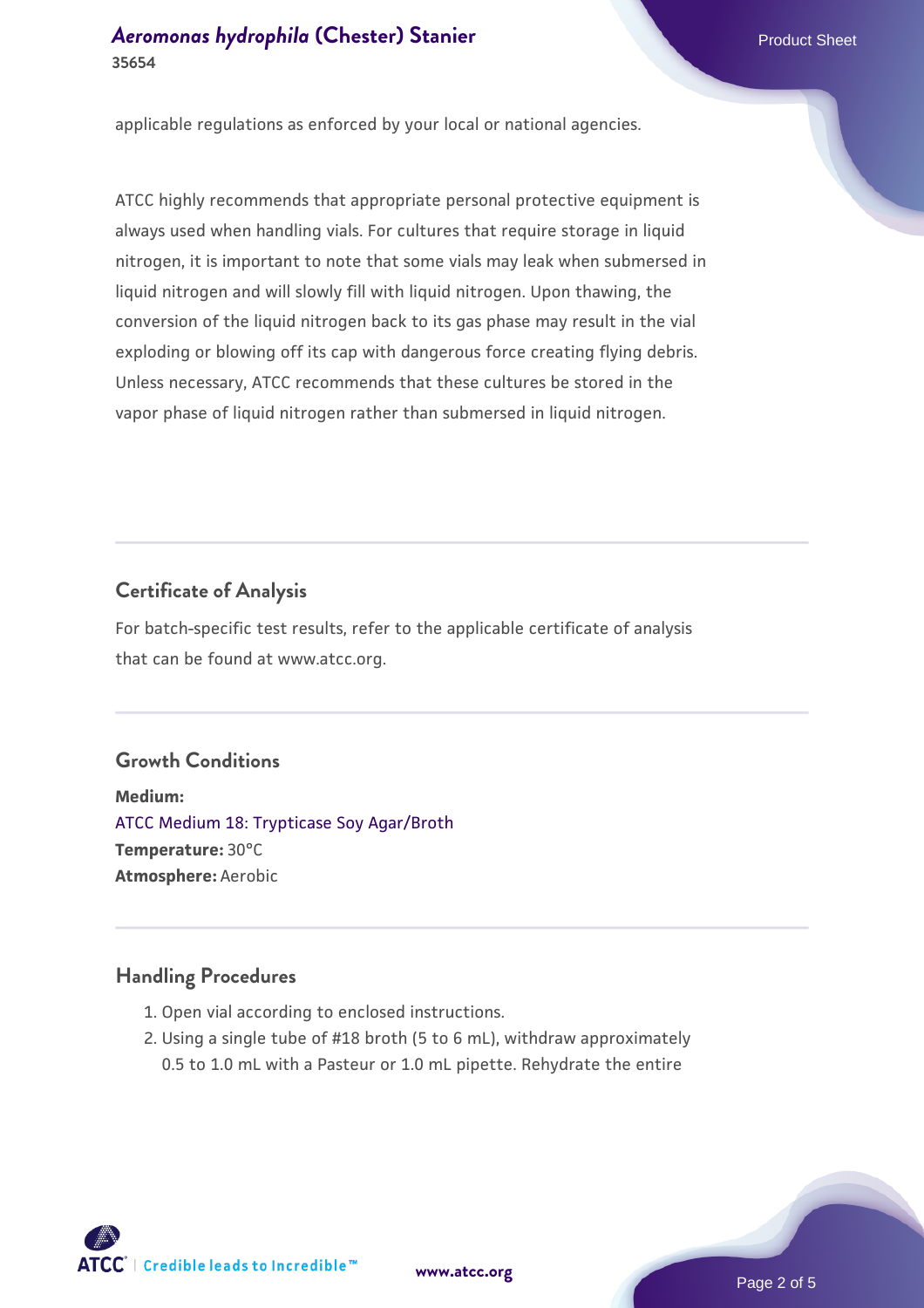pellet.

- 3. Aseptically transfer this aliquot back into the broth tube. Mix well.
- 4. Use several drops of the suspension to inoculate a #18 agar slant and/or plate.
- 5. Incubate the tubes and plate at 30°C for 24 hours.

#### **Notes**

This item was passed with low titer results. Additional information on this culture is available on the ATCC<sup>®</sup> web site at www.atcc.org.

#### **Material Citation**

If use of this material results in a scientific publication, please cite the material in the following manner: *Aeromonas hydrophila* (Chester) Stanier (ATCC 35654)

#### **References**

References and other information relating to this material are available at www.atcc.org.

#### **Warranty**

The product is provided 'AS IS' and the viability of ATCC<sup>®</sup> products is warranted for 30 days from the date of shipment, provided that the customer has stored and handled the product according to the information included on the product information sheet, website, and Certificate of Analysis. For living cultures, ATCC lists the media formulation and reagents that have been found to be effective for the product. While other

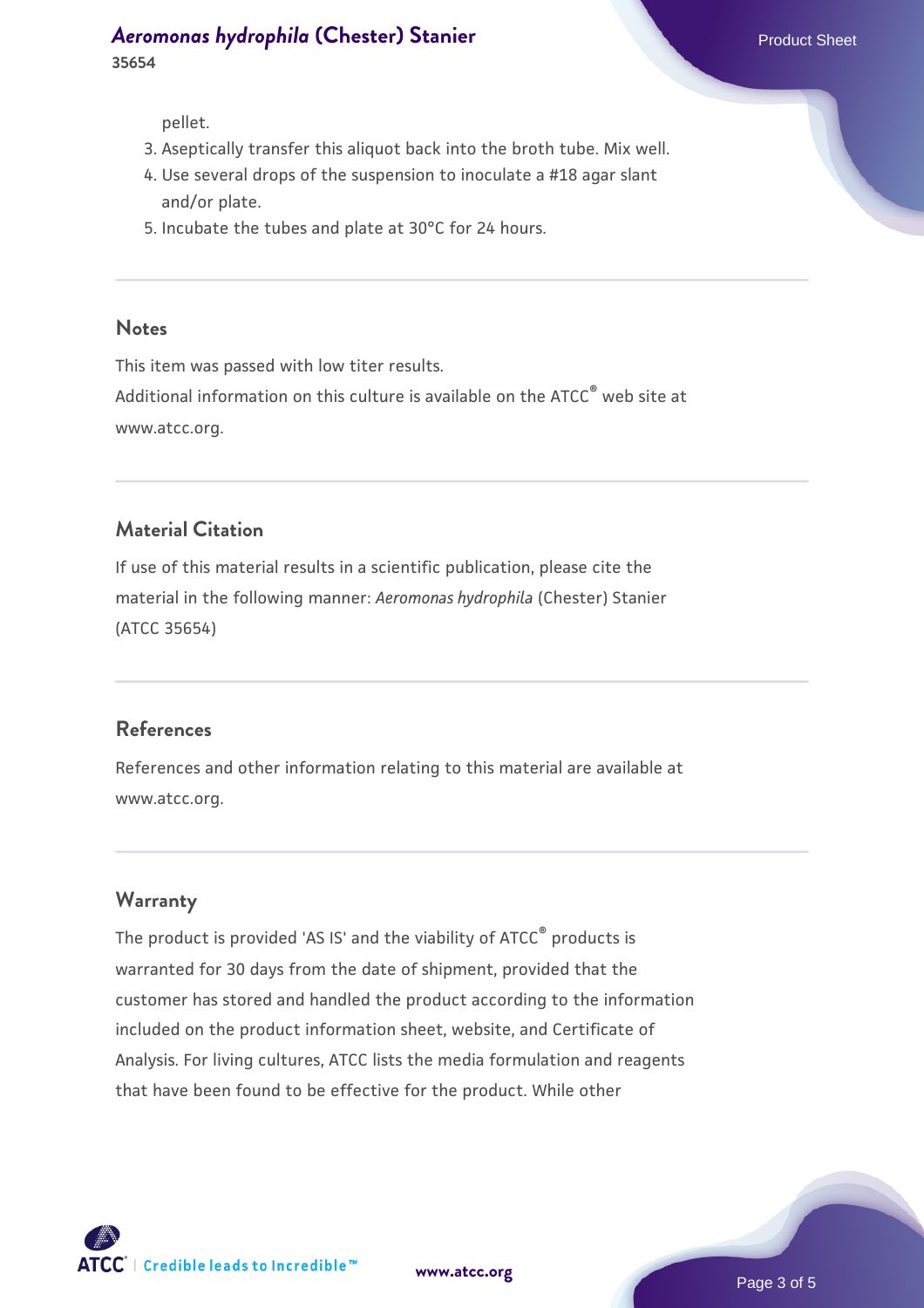#### *[Aeromonas hydrophila](https://www.atcc.org/products/35654)* **[\(Chester\) Stanier](https://www.atcc.org/products/35654) Product Sheet Product Sheet 35654**

unspecified media and reagents may also produce satisfactory results, a change in the ATCC and/or depositor-recommended protocols may affect the recovery, growth, and/or function of the product. If an alternative medium formulation or reagent is used, the ATCC warranty for viability is no longer valid. Except as expressly set forth herein, no other warranties of any kind are provided, express or implied, including, but not limited to, any implied warranties of merchantability, fitness for a particular purpose, manufacture according to cGMP standards, typicality, safety, accuracy, and/or noninfringement.

#### **Disclaimers**

This product is intended for laboratory research use only. It is not intended for any animal or human therapeutic use, any human or animal consumption, or any diagnostic use. Any proposed commercial use is prohibited without a license from ATCC.

While ATCC uses reasonable efforts to include accurate and up-to-date information on this product sheet, ATCC makes no warranties or representations as to its accuracy. Citations from scientific literature and patents are provided for informational purposes only. ATCC does not warrant that such information has been confirmed to be accurate or complete and the customer bears the sole responsibility of confirming the accuracy and completeness of any such information.

This product is sent on the condition that the customer is responsible for and assumes all risk and responsibility in connection with the receipt, handling, storage, disposal, and use of the ATCC product including without limitation taking all appropriate safety and handling precautions to minimize health or environmental risk. As a condition of receiving the material, the customer agrees that any activity undertaken with the ATCC product and any progeny or modifications will be conducted in compliance with all applicable laws, regulations, and guidelines. This product is provided 'AS IS' with no representations or warranties whatsoever except as expressly set forth herein and in no event shall ATCC, its parents, subsidiaries, directors, officers,